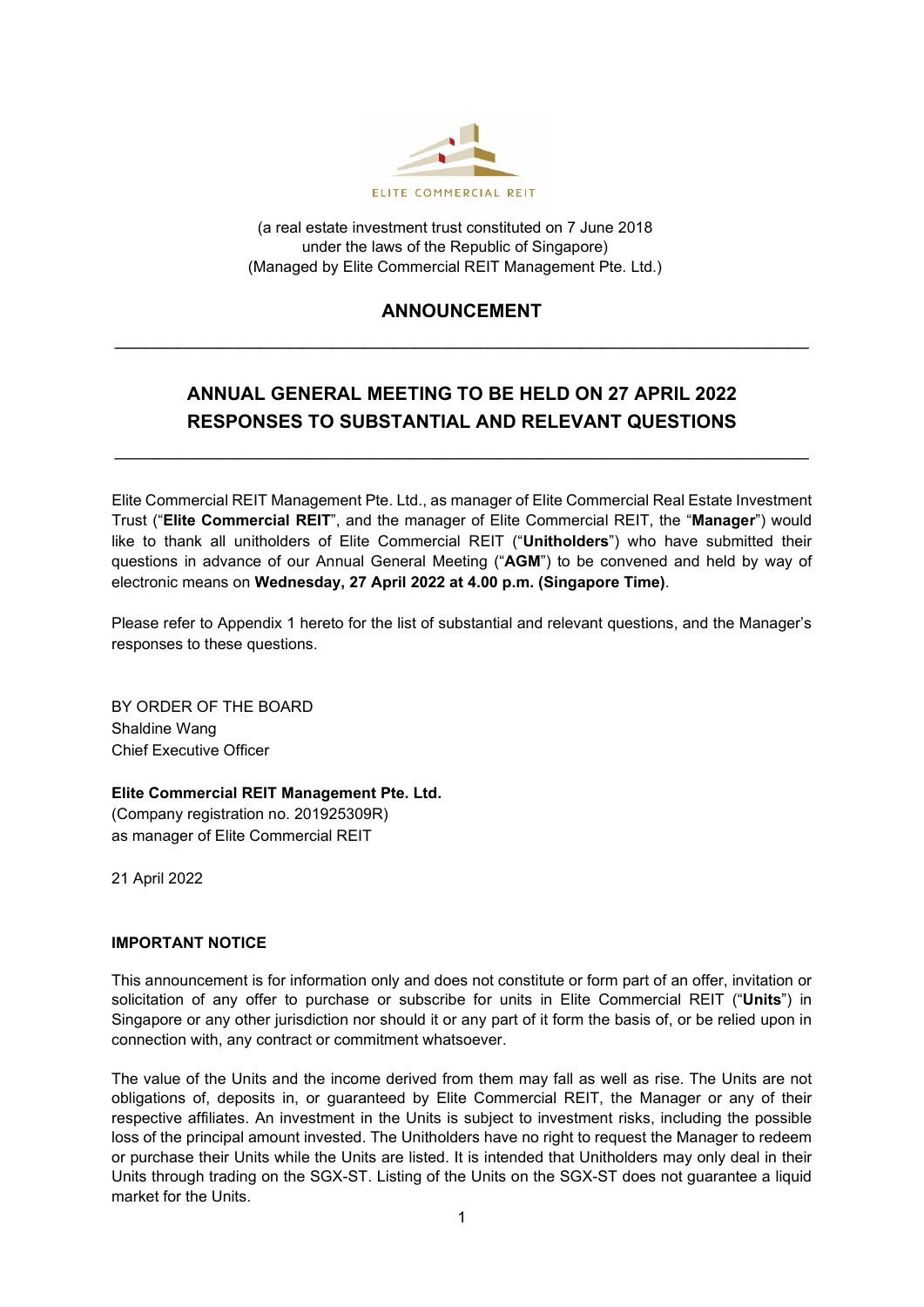## **Appendix 1: Responses to substantial and relevant questions**

| <b>Questions</b>                                                                                                                        | <b>Responses</b>                                                                                                                                                                                                                                                                                                                                                                                                                                                                    |
|-----------------------------------------------------------------------------------------------------------------------------------------|-------------------------------------------------------------------------------------------------------------------------------------------------------------------------------------------------------------------------------------------------------------------------------------------------------------------------------------------------------------------------------------------------------------------------------------------------------------------------------------|
| I understand inflation in the<br>UK is now well over 5%. It<br>is expected to rage on<br>higher. What will be the<br>financial effects? | Based on the latest inflation data released by the United Kingdom<br>("UK") Government in March 2022, the Consumer Prices Index ("CPI")<br>rose by 7.0% in the 12 months to March 2022, up from 6.2% in<br>February 2022 <sup>1</sup> . This is the highest 12-month CPI inflation rate in the<br>National Statistics series, which began in January 1997 <sup>1</sup> .                                                                                                            |
|                                                                                                                                         | Yet, inflation is expected to increase further in the coming months, to<br>around 8% in 2Q 2022, and perhaps even higher later this year,<br>reflecting global energy prices, with some further material contribution<br>from tradable goods prices <sup>2</sup> . However, upward pressures on inflation<br>are expected to dissipate over time and projected to fall back to a little<br>above the 2% target in two years' time <sup>2</sup> .                                    |
|                                                                                                                                         | Elite Commercial REIT (the "REIT") is inflation-protected as a majority<br>of the leases in its portfolio of 155 commercial properties ("Portfolio")<br>come with built-in inflation-linked rental escalation pegged to the UK<br>CPI, subject to an annual minimum increase of 1.0% and maximum of<br>5.0% on an annual compounding basis from 1 April 2018 to 31 March<br>2023. The new rental rate will begin on 1 April 2023.                                                   |
|                                                                                                                                         | In its announcements dated 14 April 2022, the Manager provided an<br>illustrated outcome of rental contributions for assets occupied by the<br>UK Government's Department for Work and Pensions ("DWP") and the<br>Ministry of Defence ("MOD"), following the recent lease events<br>pertaining to the assets occupied by these two government<br>departments. These two departments contribute approximately 93% of<br>the REIT's Portfolio contractual rental income for FY 2022. |
|                                                                                                                                         | The illustration showed that the total estimated rental contribution from<br>the DWP and the MOD will increase between 1.5% and 5.5% when the<br>inflation-linked rental escalation starts in April 2023.                                                                                                                                                                                                                                                                           |
|                                                                                                                                         | Following the recent lease events, the Manager intends to conduct a<br>mid-year valuation exercise to update the Portfolio value.                                                                                                                                                                                                                                                                                                                                                   |
|                                                                                                                                         | Besides that, the REIT's assets are all leased out on a full repairing<br>and insuring ("FRI") basis, where the responsibility for the repair of the<br>external and internal as well as the structure of the property is placed<br>with the tenant. Elite Commercial REIT, as the landlord, has no<br>repairing or insuring liability.                                                                                                                                             |
|                                                                                                                                         | In view of the increasing inflationary pressures, many central banks in<br>the world hike interest rates to combat rising prices. At the Bank of<br>England's ("BoE") Monetary Policy Committee ("MPC") meeting in<br>March 2022, the MPC voted by a majority to raise BoE base rate by a<br>further 25bps, bringing the rate to 75bps.                                                                                                                                             |
|                                                                                                                                         | In turn, higher BoE base rate would have an impact in terms of<br>borrowing costs. However, Elite Commercial REIT is expected to be<br>largely insulated as approximately 63% of its interest rate exposure is<br>fixed.                                                                                                                                                                                                                                                            |

<span id="page-1-1"></span><span id="page-1-0"></span><sup>&</sup>lt;sup>1</sup> Office for National Statistics, Consumer price inflation, UK: March 2022, 13 April 2022.